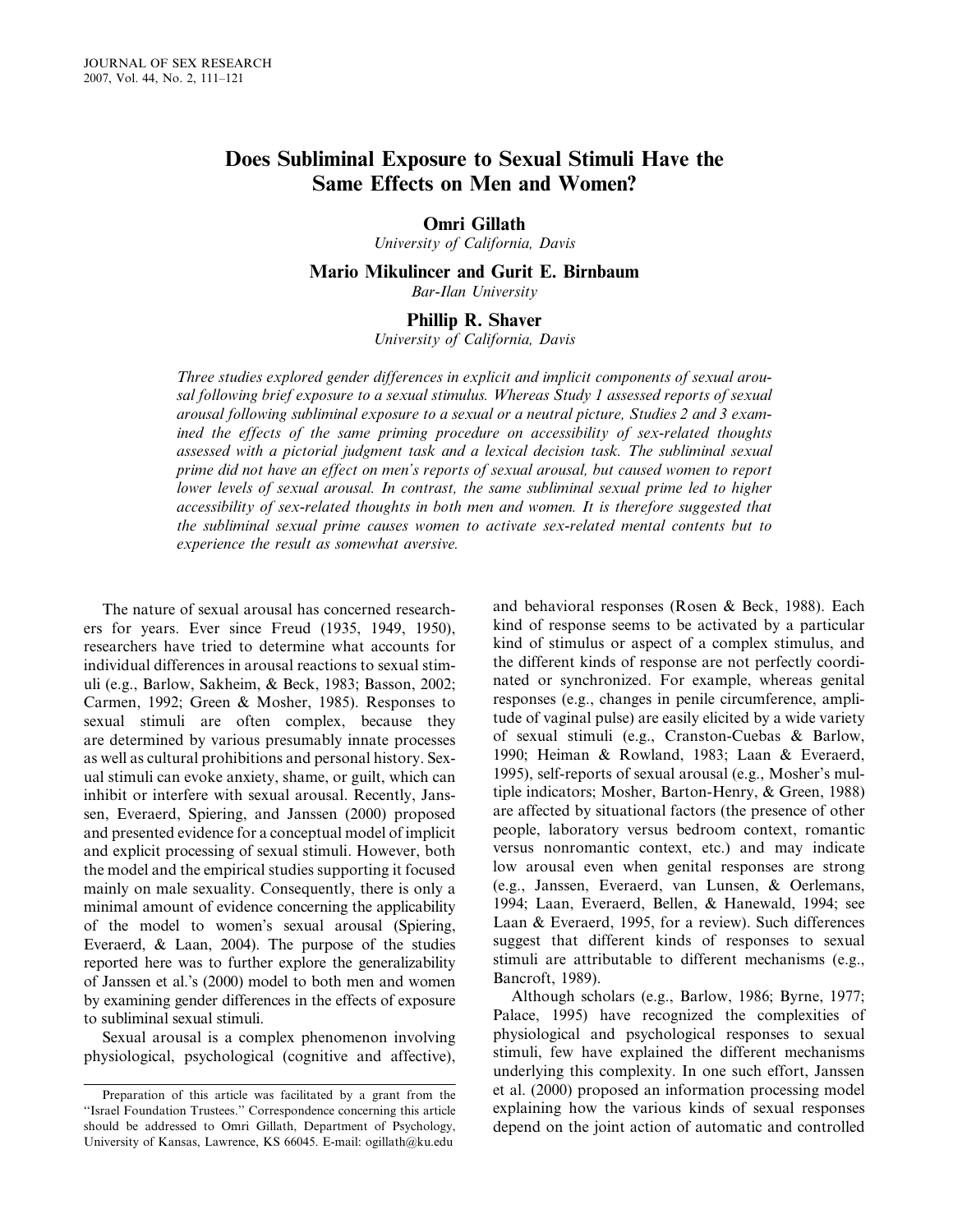mental processes (see also, Geer & Janssen, 2000; Janssen & Everaerd, 1993). According to their model, automatic or pre-attentive processes form a major pathway to sexual arousal, which enables fast recognition of the sexual meaning of a stimulus and the generation of automatic, uncontrolled, and at least partially unconscious cognitive responses (e.g., increased cognitive availability of sex-related concepts) and physiological responses (e.g., blood flow to the genitals). This primary pathway can be modified by controlled, deliberate mental processes, which occur at a higher cognitive level and are thought to be relatively slow, more resource-consuming, and at least partially conscious. These mental processes follow from the activation of sex-relevant nodes in a person's semantic association network (including, for example, sexual schemas, sexual memories, and mental representations of sex-related cultural norms), and they determine the evaluative valence (positive or negative) attached to a particular sexual stimulus and the extent to which the automatic arousal responses are acknowledged in conscious experiences of sexual arousal and sexual urges.

In their study, Janssen et al. (2000) focused on automatic processes while examining the hypothesis that sexual stimuli (pictures of nude individuals of the opposite sex) presented subliminally (thereby limiting conscious access to the causes of arousal) would automatically activate sexual nodes in a person's semantic association network. They asked male research participants to categorize target pictures as sexual or neutral, and to do so as quickly as possible. Each target picture was preceded by subliminal presentation of either a sexual or a neutral picture. The time it took the subjects to decide on the category (sexual, neutral) was used as an index of the cognitive accessibility of sex-related thoughts and memories. In line with Janssen et al.'s (2000) hypothesis, subliminal exposure to sexual stimuli led to faster categorization of sexual pictures as sexual rather than neutral. This finding was interpreted as evidence for sexual priming, that is, priming sex-related associative networks, which then helped participants encode the sexual aspects of consciously encountered stimuli.

In a subsequent study, Spiering, Evaraerd, and Janssen (2003) replicated Janssen et al.'s (2000) results but found that subliminal exposure to sexual stimuli did not increase participants' reported level of sexual arousal, despite the fact that it facilitated the categorization of sexual pictures. In contrast, when the same sexual stimuli were presented supraliminally, so that they could be perceived and evaluated consciously, participants were slower at categorizing the stimuli as sexual but their level of reported sexual arousal was higher. According to Spiering et al. (2003), these findings imply that subjective sexual arousal depends on conscious processing of sexual stimuli. They concluded their article by saying that although the findings supported Janssen et al.'s (2000) model by showing that automatic and controlled processes have different effects, further research

112

on the underlying automatic and controlled processes should be conducted.

In another follow-up study, Spiering et al. (2004) exposed both men and women to supraliminal neutral and sexual primes, either romantic or ''explicit'' (i.e., sexual without being romantic), and asked study participants to categorize a subsequent picture as sexual or neutral or, in a separate set of trials, to rate their sexual arousal related to viewing the picture. For both men and women, the supraliminal sexual prime increased the time taken to classify the sexual pictures as sexual. In general, men rated themselves as more aroused than women, but among women the romantic sexual primes led to higher rated sexual arousal than the nonromantic sexual primes, suggesting that the explicitly sexual primes had a negative effect.

To date, studies using subliminal sexual priming have generally involved only male participants. Therefore, the current set of studies focused on men's and women's reactions to subliminal sexual priming. On the basis of existing research and theorizing, we predicted that subliminal exposure to sexual stimuli would result in similar levels of automatic activation of sex-related thoughts among men and women, because both men and women should associate nude opposite-sex individuals with the category ''sex'' and its many associated concepts. At the same time, it was not clear what effect subliminal sexual priming might have on women's reported levels of sexual arousal in response to consciously encountered target pictures of naked men. In the study by Spiering et al. (2003), subliminal primes had no additional arousing effect on men, but the authors did not study the effects on women. If subliminal exposure to an opposite-sex nude raises sexual arousal without activating conscious negative attitudes, it might increase women's arousal in response to consciously encountered pictures of men. But if subliminal exposure to an opposite-sex nude automatically activates negative concepts or schemas related to sex (or, perhaps, sex with a suddenly encountered naked stranger), then it might reduce women's consciously reported sexual arousal. We therefore made no a priori prediction about women's reaction (increased or decreased reported sexual arousal) to consciously encountered pictures of naked men.

## Study 1

The purpose of Study 1 was to examine the effects of subliminally presented sexual stimuli on participants' conscious reports of sexual arousal and to look for possible gender differences in these effects. Specifically, participants were exposed subliminally (for 30 milliseconds (ms)) to either a sexual prime (a picture of a nude person of the opposite sex) or a neutral prime (an abstract artwork), and were then asked to rate the extent to which they were sexually aroused while watching another set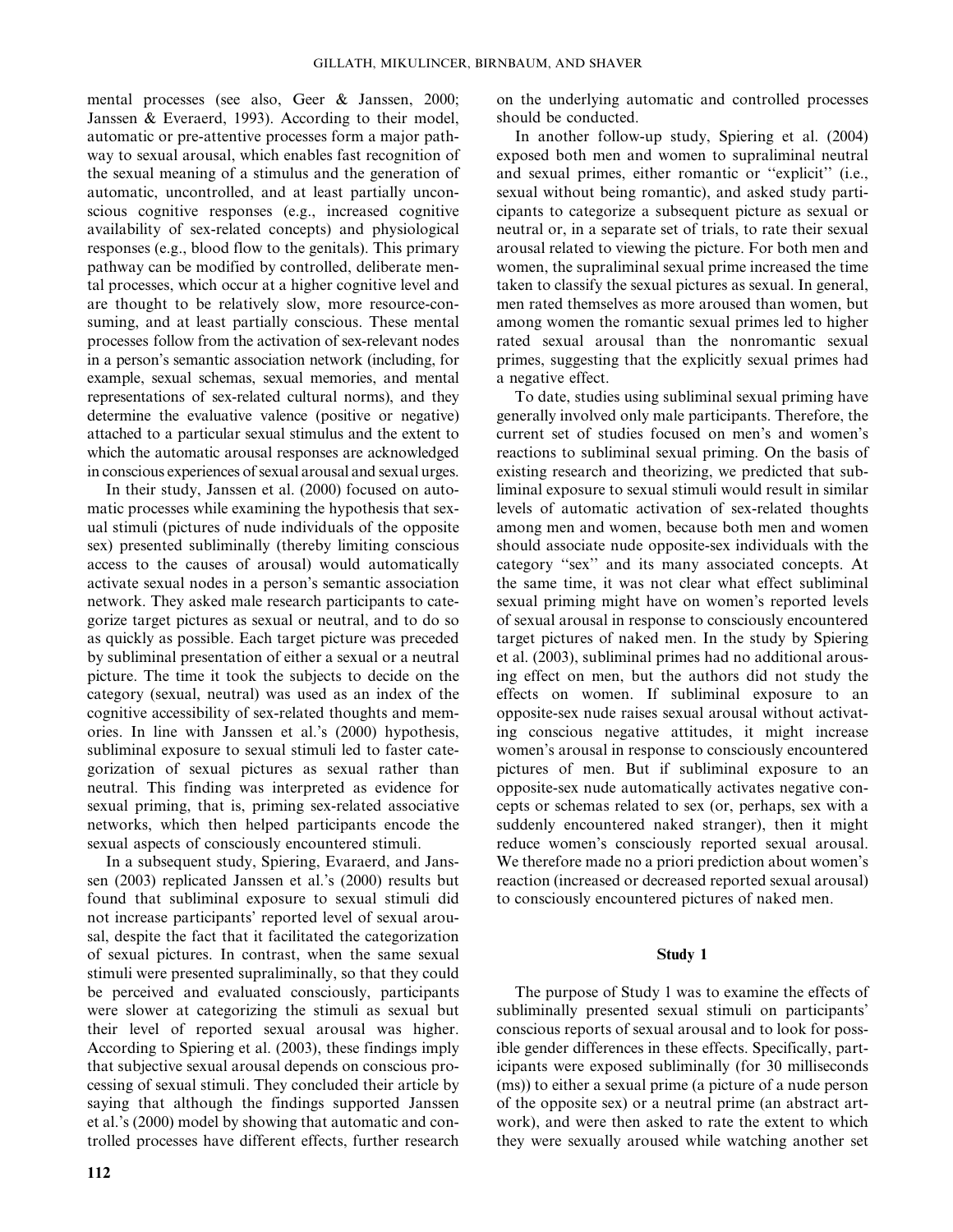of pictures of nude individuals of the opposite sex (target pictures). The procedure was based on previous research by Wright and Adams (1999) and Janssen et al. (2000). In light of Murnen and Stockton's (1997) review of the literature on sexual arousal, and in accordance with Janssen et al.'s (2000) and Wright and Adams's (1999) studies, we decided to operationalize the notion of ''sexual stimulation'' by using sexually suggestive pictures of members of the opposite sex, but not pictures that showed genitalia or were likely to seem pornographic.

We based our procedure on both Janssen et al.'s (2000) and Spiering et al.'s (2003) procedures. As in the Spiering et al. (2003) study, primes were presented only once before each conscious target picture was rated with respect to its ability to evoke sexual arousal. Also as in that study, we used a short exposure time for the implicit prime, and the prime was preceded and followed by a ''mask'' (a scrambled picture), which ensured that the stimulus exposure was limited to 30 ms (cf. De Groot & Nas, 1991; Forster & Davis, 1984). Unlike Janssen et al. (2000) and Spiering et al. (2003), we did not use individually determined subjective perceptual thresholds (Cheesman & Merikle, 1984, 1986), because masked subliminal primes were successfully used, for all participants, in several of our previous studies (e.g., Mikulincer, Birnbaum, Woddis, & Nachmias, 2000; Mikulincer, Gillath, & Shaver, 2002). Also, we used only one picture for each gender as a prime, because the two pictures were based on extensive pilot testing. That testing was done to make sure the pictures were generally viewed as sexually arousing without being disturbing to people from the participant population.

Study 1 employed a within-subject block design, in which all participants were subliminally exposed to each of the two primes (sexual, neutral) in separated blocks of 12 trials. Since the duration of the subliminal priming effect was unknown, we used a block design to avoid possible ''carryover'' effects that might occur if sexual and neutral primes were randomly presented in close proximity to each other. By blocking trials of one kind, any carryover effects would have simply added to the effects of a particular stimulus type within a block. Thus, the target pictures were presented twice to each participant, once following the sexual prime and once following the neutral prime. The order of trial blocks (sexual prime first or neutral prime first) was counterbalanced across participants. The independent variables in Study 1 were type of subliminal prime (sexual, neutral) and participant's gender (male, female). The dependent variables were participants' average ratings of their sexual arousal while looking at the target pictures in each of the two conditions (or blocks). In line with Spiering et al. (2003), we expected the subliminal sexual prime to have little effect on men's self-reported sexual arousal, which overall was expected to be high. We were uncertain what to expect in the case of women, because their arousal reactions to subliminal sexual primes have not been

examined in previous studies. Overall, because the literature generally portrays women as reporting less sexual arousal than men under most laboratory conditions, we expected them to have, overall, lower self-reported arousal than men. This expectation is based, however, on studies conducted mainly in the United States or Europe, so they depend to some extent on sexual norms and attitudes in those parts of the world. There are few such studies conducted in Israel, where our own experiments took place.

## Method

Participants. Forty self-reported heterosexual students from Bar-Ilan University in Ramat Gan, Israel, 17 men and 23 women aged 21–34 (median  $= 25$ ),<sup>1</sup> participated in the study without monetary reward. All of them reported having had previous sexual experience. None of them had a history of sexual problems (such as impotence, vaginismus, etc.). The nature of the experiment was explained at the beginning, so that only students who were willing to be exposed to sexually provocative pictures participated. Only one potential female participant declined to participate.

Prime and Target Stimuli. The sexual prime and target pictures were selected based on the following criteria: they were not likely to be viewed as disgusting or offensive, they were not pornographic (i.e., did not involve intercourse, display of genitals, or violence toward or derogation of one gender by the other), and were suitable for both supraliminal and subliminal presentation. In addition, whereas the unseen sexual prime was likely to be highly sexually arousing, the target pictures were only moderately arousing, to avoid ceiling effects and allow the sexual prime to raise the conscious level of sexual arousal attributed to the influence of the pictures.

The pictures were taken from a variety of sources (e.g., Internet galleries), were presented in black-and-white, measured  $10 \times 10$  cm, appeared in the center of a computer screen, and depicted only one nude person against a neutral background. When choosing the pictures we attempted to control for level of physical attractiveness, apparent education and SES, age, height, and weight—all factors found in previous studies to affect subjective ratings of desirability (e.g., Shaver, Hazan, & Bradshaw, 1988).

In order to select the most appropriate sexual prime and target pictures, we conducted a series of preliminary studies in which different samples of participants from the local student population rated the sexually arousing qualities of the pictures. In the first preliminary study, 40 self-reported heterosexual students (25 women, 15 men) attending Bar-Ilan University were asked to rate 25 pictures of nude people of the opposite sex. After seeing each picture, participants rated the level of sexual arousal it created on five separate scales (worded in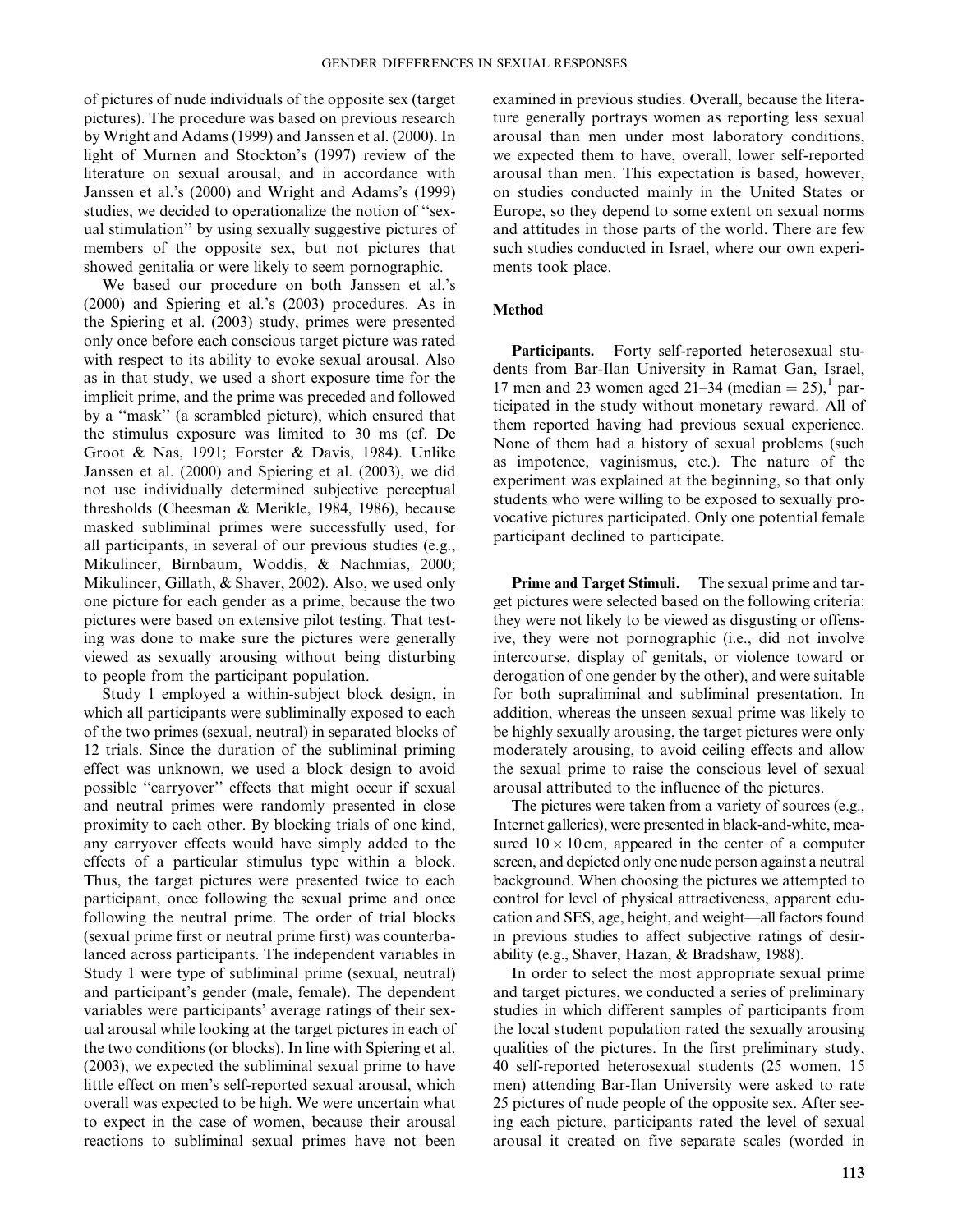terms of the Hebrew equivalents of sexual, sensual, hot, arousing, and a turn on). The items were taken from the Multiple Indicators of Subjective Sexual Arousal (MISSA) questionnaire (Mosher, Barton-Henry, & Green, 1988). Ratings were recorded on 7-point scales, ranging from "not at all"  $(1)$  to "very much"  $(7)$ . In addition, participants rated other characteristics of each pictured person that have been found to affect attractiveness and might be confounded with capacity to elicit sexual arousal. Specifically, they rated the person depicted in the picture in terms of his or her attractiveness (from 1—not attractive at all, to 5—very attractive), age (young, adult, old), weight (from 1—very thin, to 5—very fat), height (short, average, tall), public image (from 1— "loser/failure" to 5—"winner/successful"), socio-economic status (from 1—very low, to 5—very high), education (low, average, high), and appeal as a potential romantic partner (yes, no).

Based on participants' ratings, we selected six target pictures, all of which were rated as moderately arousing on the five scales described above (with average ratings ranging from 2.99 to 4.09) and did not differ from the other pictures on the other assessed variables. In selecting the two prime pictures, one for each gender, we decided to choose ones that received ratings above 4.10 on the five sexual arousal scales and ratings between 3.00 and 4.00 on the nonsexual scales (e.g., education). Thirteen of the 25 pictures depicting nude men and 13 of the 25 pictures depicting nude women fulfilled these criteria and were retained for further examination.

In the second preliminary study, 20 additional participants (10 men, 10 women) judged the degree of sexual arousal these pictures evoked, and we selected the picture of a woman that received the highest sexual arousal rating among men  $(M = 5.1)$  and the picture of a man that received the highest sexual arousal rating among women ( $M = 4.36$ ). These pictures were used as the subliminal sexual primes for men and women, respectively.

Procedure. Participants were invited to participate individually in an experiment on ''cognitive and emotional judgment'' in which they would complete a series of computerized tasks that might involve exposure to sexual pictures. After receiving these general instructions, participants signed an informed consent agreement and were told that they would perform a computerized picture judgment task in which they would rate their level of sexual arousal while watching pictures presented on a computer screen. (The instructions for this and the subsequent two studies are shown in the Appendix.)

The task was run on a Pentium IBM-PC, with an SVGA color monitor, and was programmed using Superlab software (Cedrus Co., San Pedro, CA). Brightness and contrast were set somewhat low, and the primes as well as the target pictures were displayed in black-and-white on a white background in the middle of the screen. Participants worked at their own pace, completing three practice trials followed by 12 experimental trials. The pictures in the practice trials were neutral in content. The target pictures were the 6 pictures depicting naked people of the opposite sex that had been chosen in the preliminary studies. These 6 pictures appeared twice, once after subliminal exposure to a sexual prime, and once after subliminal exposure to a neutral prime (as already mentioned, the order of the blocks was randomized across participants).

Each trial consisted of a rapid, forward and backward masked, subliminal presentation of one of two primes (opposite-sex sexual picture, neutral abstract art picture) followed, after a pause of 500 ms (during which the backward mask appeared), by one of the 6 target pictures (for 3000 ms). On each trial, the prime was presented for 30 ms (enough time for the entire picture to be presented at least once, using a refresh rate of 85 MHz), which was not long enough for the participants to perceive it consciously (e.g., Mikulincer, 1998).

Participants were told that each trial would begin with an ''X'' in the middle of the screen (the forward mask), that they should keep their eyes focused on it, and that it would be followed by a flash of light, which they should ignore. Then, after a brief pause, an abstract target picture would appear. Because the afterimage of a stimulus presented even for as little as 30 ms can remain active in the peripheral visual system for much longer, the primes were masked for 500 ms by a scrambled picture (which was tested in a preliminary study and found to be perceived as vague and neutral). The mask was the same size as the prime pictures. The stimulus parameters were similar to those used successfully in prior studies (e.g., Mikulincer et al., 2000; Murphy & Zajonc, 1993). Mikulincer et al. (2000) found that participants are not able to detect the subliminal primes even after repeated presentations. In the debriefing stage of the present study, participants were asked whether they had seen a picture in the area of the flashing light. Only one participant said she had, and her data were excluded from the analyses.

Following each target picture, participants were asked to answer the following question, which was presented on the computer screen: ''After looking at the picture, how sexually aroused are you?'' Ratings were made on a 7-point scale ranging from "not at all aroused'' (1) to ''extremely aroused'' (7). Participants were asked to make their ratings by pressing the appropriate number on the keyboard, after which the question disappeared from the screen and the next trial began. Cronbach alpha coefficients for ratings of sexual arousal across the 6 target pictures in each priming condition (sexual, neutral) indicated adequate internal consistency (.81, .78). Hence, two global scores were computed for each participant by averaging the 6 ratings in each subliminal priming condition (sexual, neutral). Higher scores indicate stronger sexual arousal.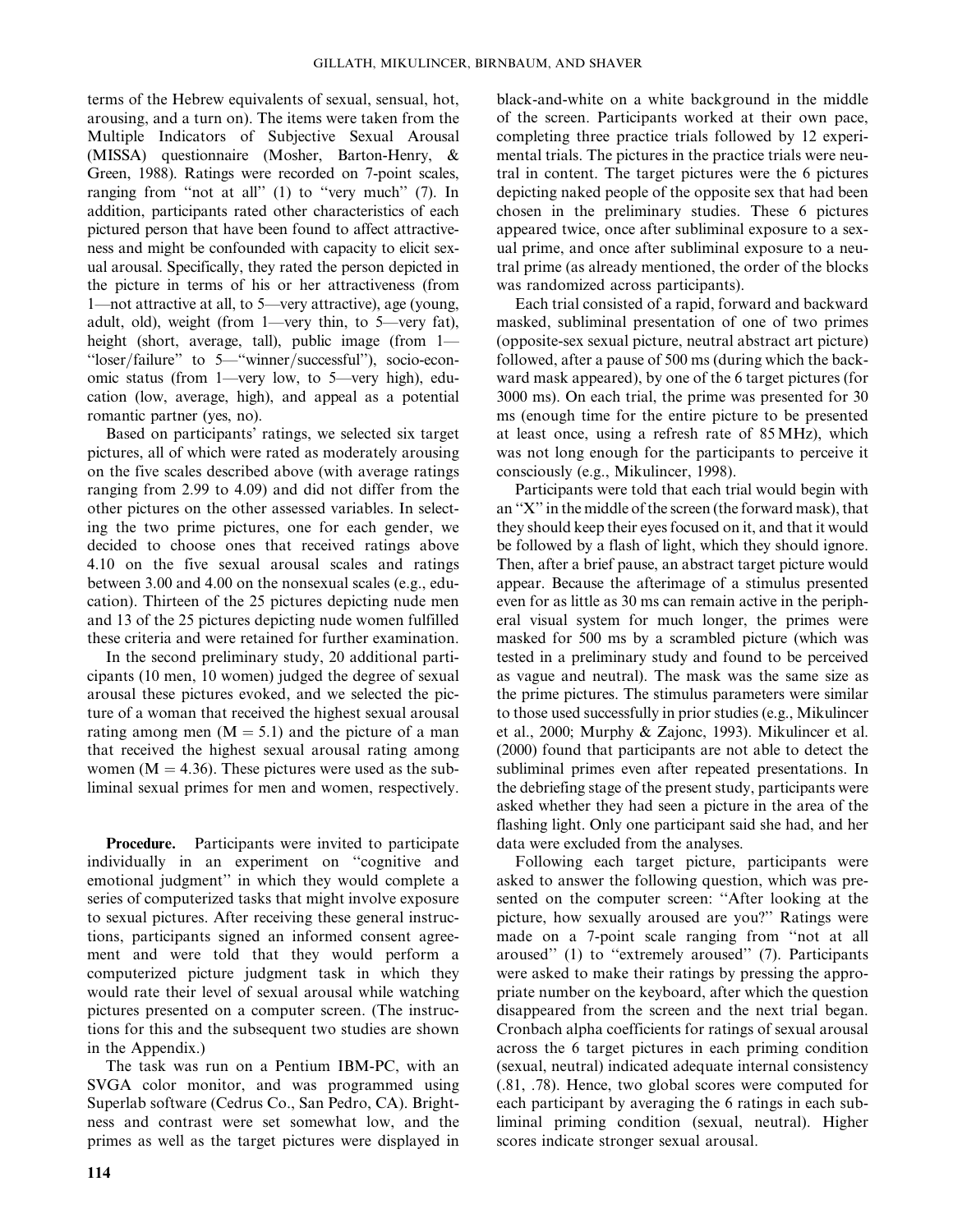#### Results and Discussion

The data were analyzed with a two-way analysis of variance (ANOVA), with gender (female, male) and prime condition (sexual, neutral) as the factors and ratings of sexual arousal as the dependent variable.<sup>2</sup> Prime condition was treated as a within-subject repeated factor. This analysis yielded no significant main effects for prime condition or gender. However, the interaction between prime condition and gender was significant, F (1, 36) = 8.15,  $p < .01$ ,  $\eta^2 = .12$ . A test for simple main effects for repeated measures (alpha level  $= .05$ ) revealed a significant effect for prime only among women,  $F(1, 36) = 6.25$ ,  $p < .05$ , but not among men,  $F < 1$ . The subliminal sexual prime resulted in women rating themselves as less sexually aroused by the nude male pictures than they said they were when they rated the pictures following the neutral prime (see means in Table 1). Additional simple main effect tests revealed gender differences in sexual arousal ratings only after a subliminal sexual prime,  $F(1, 36) = 8.43, p < .01,$ but not after a subliminal neutral prime,  $F < 1$ . As can be seen in Table 1, whereas no notable gender difference was found in reports of sexual arousal following a neutral prime (suggesting little gender difference in conscious guilt, shame, prudishness, etc.), women reported lower sexual arousal than men following subliminal exposure to a sexual prime.

Overall, the findings were in line with Spiering et al.'s (2003) results showing that men reacted to subliminal sexual stimuli with no notable increase in conscious reports of sexual arousal. Most noteworthy, however, was the finding that women reported lower sexual arousal following exposure to a subliminal sexual stimulus (a picture that women from the same university had rated as arousing). This suggests either that the prime led, unconsciously, to activation of negative thoughts or feelings of some kind, or that the women interpreted their arousal as uncomfortable or negative for some reason. Whatever the precise explanation of the gender difference, it clearly indicates that the results from subliminal sexual priming studies based only on men cannot be extended without qualification to women.

Having obtained this gender difference, we next asked whether it would also be observed in automatic cognitive responses to subliminal sexual stimuli, which

Table 1. Means and Standard Deviations (SDs) of Self-Reports of Sexual Arousal, Broken Down by Gender and Priming Condition

|           | Neutral prime | Sexual prime |
|-----------|---------------|--------------|
| Women     |               |              |
| M         | 5.27          | 4.87         |
| <b>SD</b> | 1.23          | 1.38         |
| Men       |               |              |
| М         | 5.20          | 5.39         |
| <b>SD</b> | 1.36          | 1.19         |

Spiering et al. (2004) found to occur in both men and women when supraliminal sexual primes were used. We adopted two approaches to measuring the effects of subliminal priming on cognitive processes, one using picture classification (Study 2) and one using a lexical decision task (Study 3).

#### Study 2

In Study 2 we examined the effects of a subliminal sexual prime on a picture-categorization task involving sexual and nonsexual stimuli. Whereas Study 1 relied on an explicit measure of sexual arousal (self-reports of sexual arousal while viewing pictures depicting opposite-sex nudes), Study 2 assessed the cognitive accessibility of sex-related thoughts using a picture categorization task similar to the one used by Janssen et al. (2000, Study 2). In this task, participants were exposed to a series of pictures and were asked to decide whether each one was or was not sexual, and to do so as quickly and accurately as possible. Reaction time (RT) for deciding whether a picture contained sexual content was taken as an index of the accessibility of sex-related thoughts—the shorter the RTs, the more accessible the sex-related thoughts (Janssen et al., 2000).

Participants were subliminally exposed to either the sexual or the neutral primes described in Study 1 and were then immediately asked to decide whether a consciously seen picture contained sexual content or not. The target pictures were 10 photographs of oppositesex nudes drawn from the pool of sexual pictures described in Study 1, and 10 neutral pictures depicting abstract forms or landscapes. Unlike the sexual pictures used by Janssen et al. (2000), which included couples in sexual positions or depictions of sexual intercourse, we chose less cognitively complex and demanding sexual pictures portraying only a single nude person.

Like Study 1, this experiment involved a withinsubject block design in which all participants were subliminally exposed to two primes (sexual, neutral) in separate blocks. The independent variables in Study 2 were priming condition (sexual, neutral) and participant's gender (male, female). The dependent variable was RT for deciding whether a target picture was sexual or not. We predicted that the subliminal sexual prime, as compared with the neutral prime, would lead to shorter RTs for identifying sexual pictures as sexual, and that, in line with Spiering et al.'s (2004) findings using cognitive tasks and supraliminal sexual stimuli, there would be no gender differences in RTs.

### Method

Participants. Thirty-eight self-reported heterosexual students from Bar-Ilan University, 18 men and 20 women aged 19–48 (median  $=$  23), participated without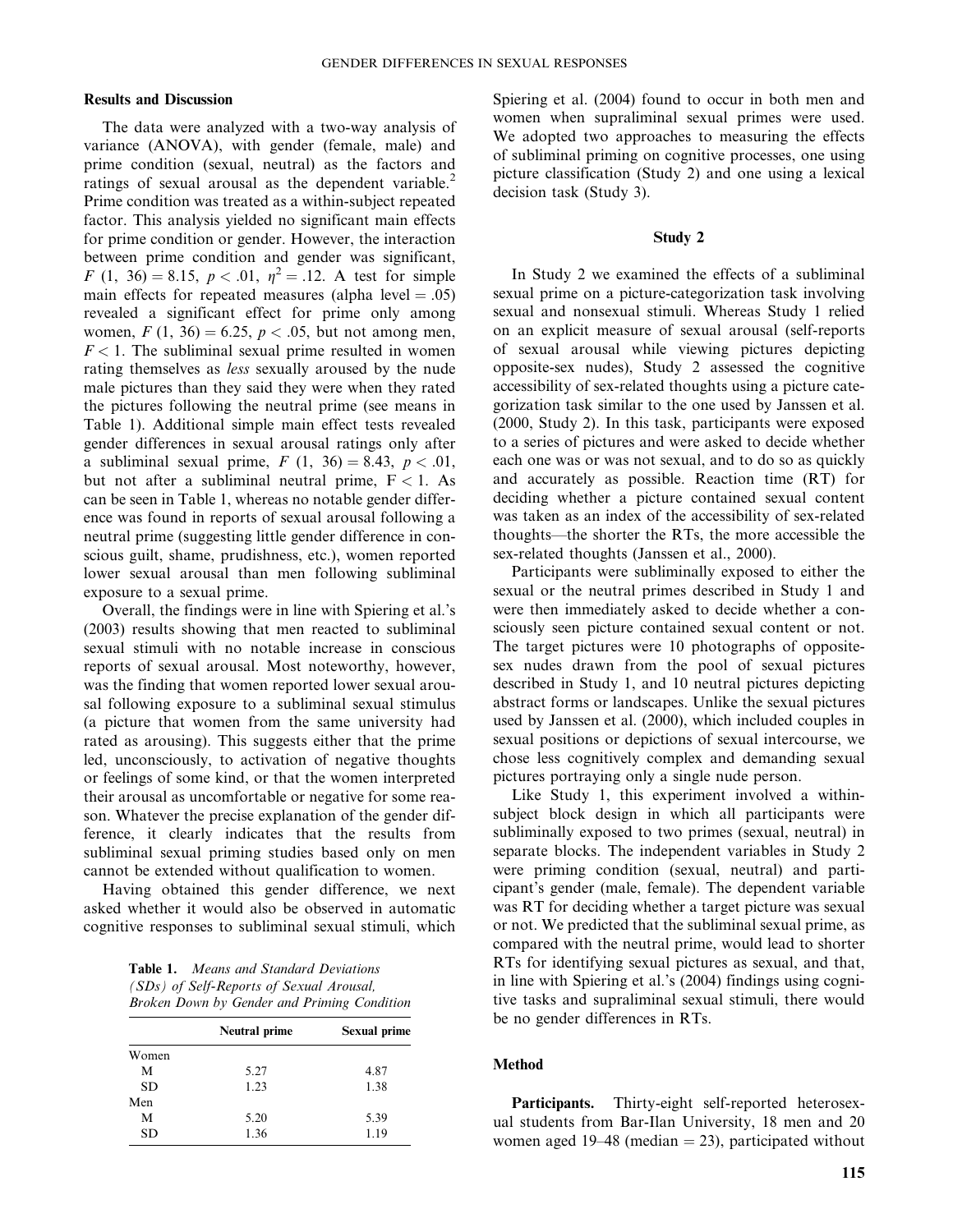monetary reward. The nature of the experiment was explained beforehand, and only students who were willing to be exposed to pictures of nude people or words with sexual connotations participated. (In this study, no one declined to participate.)

Measures and Procedure. The general instructions were identical to those used in Study 1. Participants were told that they would perform a computerized picture-categorization task. The task was based on the apparatus and procedure used by Janssen et al. (2000). All of the details concerning task programming and experimental procedure were the same as those described in Study 1. Participants first completed three practice trials and then 40 experimental trials. The pictures in the practice trials were neutral and different from those in the experimental trials.

Each trial consisted of a rapid subliminal presentation of one of two prime pictures (sexual, neutral) followed, after a pause of 500 ms (during which a mask was presented), by the presentation of a target picture (for 1000 ms). Participants judged as quickly as possible whether the picture was sexual or not by pressing "1" on the keyboard number pad if they thought the picture was sexual or "3" if they thought it was non-sexual. The picture then disappeared and the next trial began. The parameters used for the stimulus presentations were the same as those in Study 1. The target pictures consisted of 10 pictures of nude opposite-sex people that had been rated moderately high on capacity for sexual arousal in preliminary studies (see Study 1). Ten landscapes and abstract pictures were chosen as the neutral target pictures. Each picture was shown twice in a random order during the task, once following each prime (sexual, neutral). As in Study 1, the primes were presented in blocks so that the first 20 trials were either sexual or neutral and the last 20 trials included the previously unused prime picture. The sequence of blocks (sexual and neutral) was counterbalanced across participants. In the debriefing stage of this study, participants were asked whether they had seen a picture in the area of the flashing light, and all said they had not.

### Results and Discussion

For each participant, RTs (for correct responses only) were averaged according to target picture (sexual, neutral) and type of prime (sexual, neutral). There were few errors in identifying sexual pictures as sexual, and 2-way ANOVAs revealed no significant effects of prime condition or gender on the number of errors for either type of picture (sexual, neutral). In addition, a preliminary 2-way ANOVA performed on the RTs for identifying neutral pictures as non-sexual revealed no significant main effect of priming condition and no significant interaction between gender and prime condition. However, the main effect for gender was statistically significant,  $F(1, 36) = 6.69, p < .01,$   $\eta^2 = .14$ . Men's RTs for identifying neutral pictures as non-sexual were shorter ( $M = 643.16$ ,  $SD = 131.93$ ) than women's RTs ( $M = 770.52$ ,  $SD = 190.97$ ).

In examining our main predictions, we conducted a twoway ANOVA with gender and priming condition (sexual, neutral) as the factors and RTs for correct categorization responses of sexual pictures as the dependent variable. Priming condition was treated as a within-subject repeated factor. In this analysis, we entered RTs for identifying neutral pictures as neutral as a covariate to control for the observed gender differences in neutral picture categorization. (Without this procedure, we would not know whether the gender difference for sexual stimuli was simply the same as the gender difference for neutral stimuli.) The ANOVA yielded a significant main effect for gender,  $F(1, 1)$  $35$ ) = 5.17,  $p < .05$ ,  $\eta^2$  = .06; men's RTs for identifying sexual pictures as sexual were shorter (covariate-adjusted  $M = 622.80$ ,  $SD = 167.40$ ) than women's RTs (covariate-adjusted  $M = 734.98$ ,  $SD = 179.26$ ). The main effect for priming condition was also significant,  $F(1, 35) =$ 8.02,  $p < .01$ ,  $\eta^2 = .18$ . Supporting our predictions, the subliminal sexual prime led to shorter RTs for identifying sexual pictures as sexual (covariate-adjusted  $M = 648.49$ ,  $SD = 136.04$ ) than for identifying sexual pictures as sexual following a neutral subliminal prime (covariateadjusted  $M = 721.10$ ,  $SD = 213.96$ ). The two-way interaction was not significant.

In sum, the two main findings were in line with our predictions. First, a subliminal sexual prime, compared with a neutral subliminal prime, led to higher accessibility of sex-related thoughts (shorter RTs for categorizing sexual pictures as sexual). Second, unlike the outcome of Study 1, there was not a significant interaction between gender and prime, implying that the sexual prime had similar effects on the cognitive accessibility of sex-related thoughts in men and women. Nevertheless, although there was not an interaction between gender and type of prime, there was a significant main effect of gender. Overall, men were faster than women in classifying both neutral and sexual pictures as neutral or sexual. But their relative speed in categorizing sexual pictures as sexual was greater even when the gender differences in speed of identifying neutral pictures as neutral was statistically controlled. Based only on this study, we cannot say whether the predicted findings generalize to other cognitive assessments besides picture categorization. To examine the validity and generalizability of the findings, we conducted a third study to examine the effects of subliminal exposure to sexual stimuli on the cognitive accessibility of sex-related thoughts while performing a lexical decision task.

#### Study 3

The purpose of Study 3 was to determine the accessibility of sex-related thoughts following subliminal sexual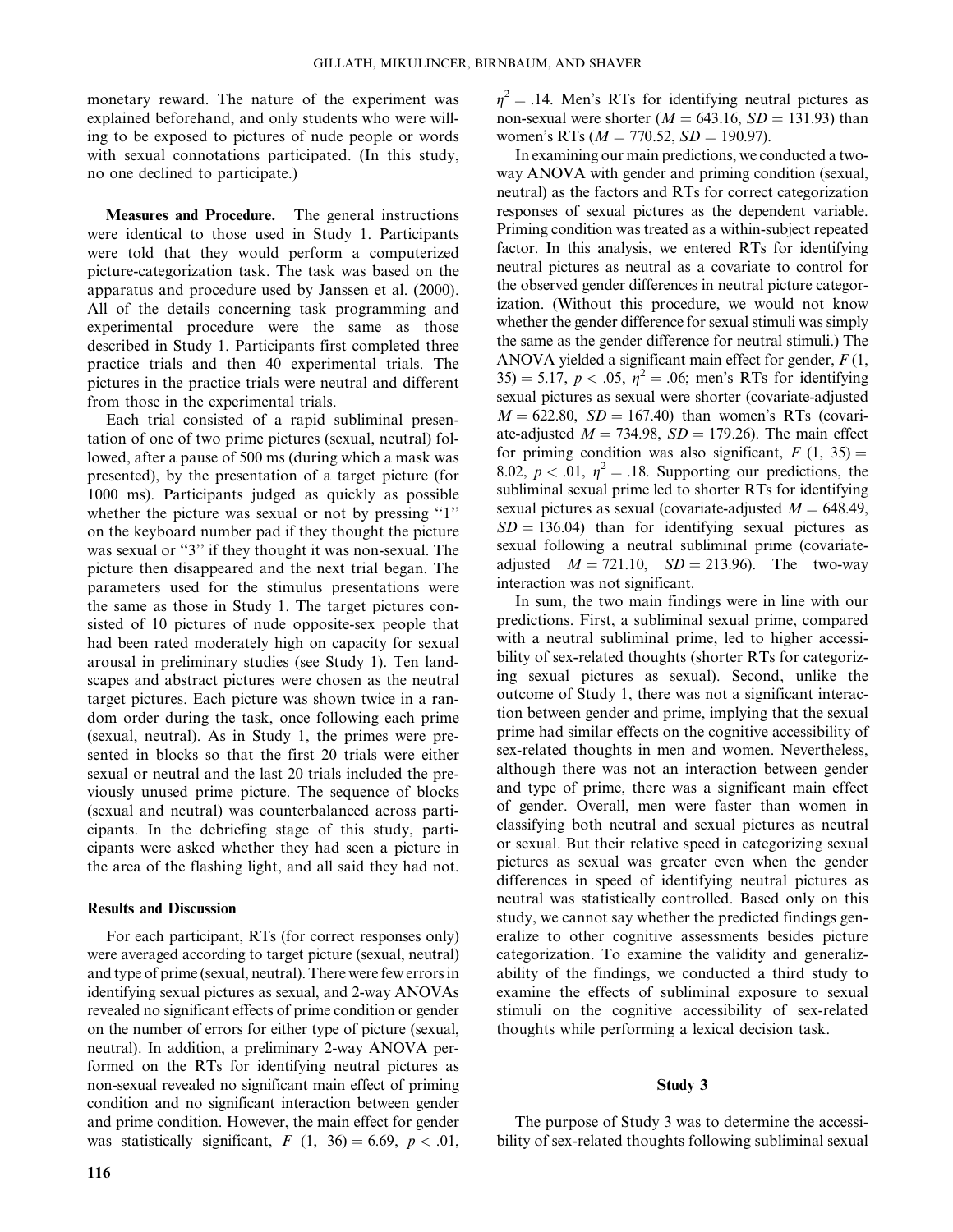priming, this time focusing on semantic (verbal) rather than pictorial stimuli. We used a lexical decision task, designed originally by Meyer and Schvaneveldt (1971), in which participants read strings of letters while trying to decide as quickly and accurately as possible whether the string is or is not a word. Reaction times are used as an index of the accessibility of thoughts related to the target words, with shorter reaction times implying greater accessibility (e.g., Fischler & Bloom, 1979; Mikulincer et al., 2002). In Study 3, the target words were related to sexuality and were presented after either a sexual or a neutral subliminal prime.

Stanovich and West (1983) demonstrated that a particular prime word presented just before a lexical decision is made can shorten the reaction times for target words associated with the prime (e.g., the target word ''table'' is primed by the preceding word ''chair,'' resulting in a shorter RT to indicate that ''table'' is a word rather than a string of scrambled letters). Moreover, priming effects are obtained even when the prime is presented subliminally (e.g., Forster, 1981). Thus, reaction time fluctuations in a lexical decision task reflect level of activation of target words caused by exposure to a prime, even when the prime is presented subliminally.

In Study 3, participants completed a lexical decision task with three different categories of target stimuli (sexrelated words, neutral words, and non-words) while being exposed to a subliminal sexual prime in half of the trials and a neutral prime in the other half. We predicted that the subliminal sexual prime, compared with the neutral subliminal prime, would yield shorter RTs for sex-related words. We also predicted that this effect would occur for both men and women, thereby replicating Study 2.

## Method

Participants. Forty-seven self-reported heterosexual students from Bar-Ilan University, 26 men and 21 women aged  $21-49$  (median  $= 24$ ), participated without monetary reward. The nature of the experiment was explained beforehand, and all potential participants agreed to continue.

Measures and Procedure. The general instructions were the same as those used in Studies 1 and 2. Participants were also told they would perform a computerized lexical decision task. The task was based on the apparatus and procedure used by Baldwin, Fehr, Keedian, and Seidel (1993) and was similar to the task used by Mikulincer et al. (2002). All of the details of task programming and stimulus presentation were similar to those described in Study 1. Participants first completed 10 practice trials and then 80 experimental trials. The words and non-words in the practice trials were neutral and different from those used in the experimental trials.

In Study 3, each trial of the task consisted of a rapid subliminal presentation of one of two primes (sexual, neutral) followed, after a pause of 500 ms (during which a mask was shown), by the presentation of a target letter string (for 1000 ms). Participants judged as quickly and as accurately as possible whether the letter string was or was not a word by pressing ''1'' on the keyboard number pad if they thought the string was a word or ''3'' if they thought it was a non-word. The string then disappeared and the next trial began.

On each trial, the prime was presented for 30 ms. Participants were told that each trial would begin with an ''X'' in the middle of the screen, on which they should keep their eyes fixed, followed by a flash of light, which they should ignore. Then, after a brief pause, the target letter string would appear. To avoid the problem of an afterimage remaining active, we masked the primes with a scrambled picture immediately after the disappearance of the prime. In the debriefing period, participants were asked about the flash of light between the X and the string of letters, and the data of one participant, who said she did see something, without being sure what, were eliminated from the analyses.

The sexual and neutral primes used in Study 3 were identical to those used in Studies 1 and 2. The strings of letters included 20 strings of non-words (e.g., btlea), 10 strings of neutral words (e.g., table) and 10 strings of letters related to sex (e.g., penis). The sexual and neutral words were equated for length and frequency in Hebrew. Each string was shown twice, once following the sexual prime and once following the neutral prime, with the order being randomly determined for each participant.

In a preliminary study, 15 participants had rated 40 words, 20 sex-related and 20 neutral (non-sex-related) words. The words for the list were chosen by three independent judges (psychologists from the Psychology Department at Bar Ilan, Israel) and were all socially acceptable words from the Hebrew dictionary (similar to penis and breast in English), not vulgar slang terms. Participants were given the list of words and asked to rate the extent to which each word was sexual or had a sexual connotation on a 7-point scale, ranging from "not at all sexual" (1) to "very sexual" (7). For inclusion in Study 3, we chose 10 words that received ratings of 1 or 2 ( $M = 1.31$ ,  $SD = 0.23$ ) as neutral words, and 10 words that received ratings of 6 or 7 ( $M = 6.51$ ,  $SD = 0.20$  as sexual words.

## Results and Discussion

For each person, RTs (for correct responses only) were averaged according to type of target stimuli (sexual words, neutral words, non-words) and type of prime (sexual, neutral). There were few errors in identifying words as words, and two-way ANOVAs for gender and priming condition yielded no significant effects for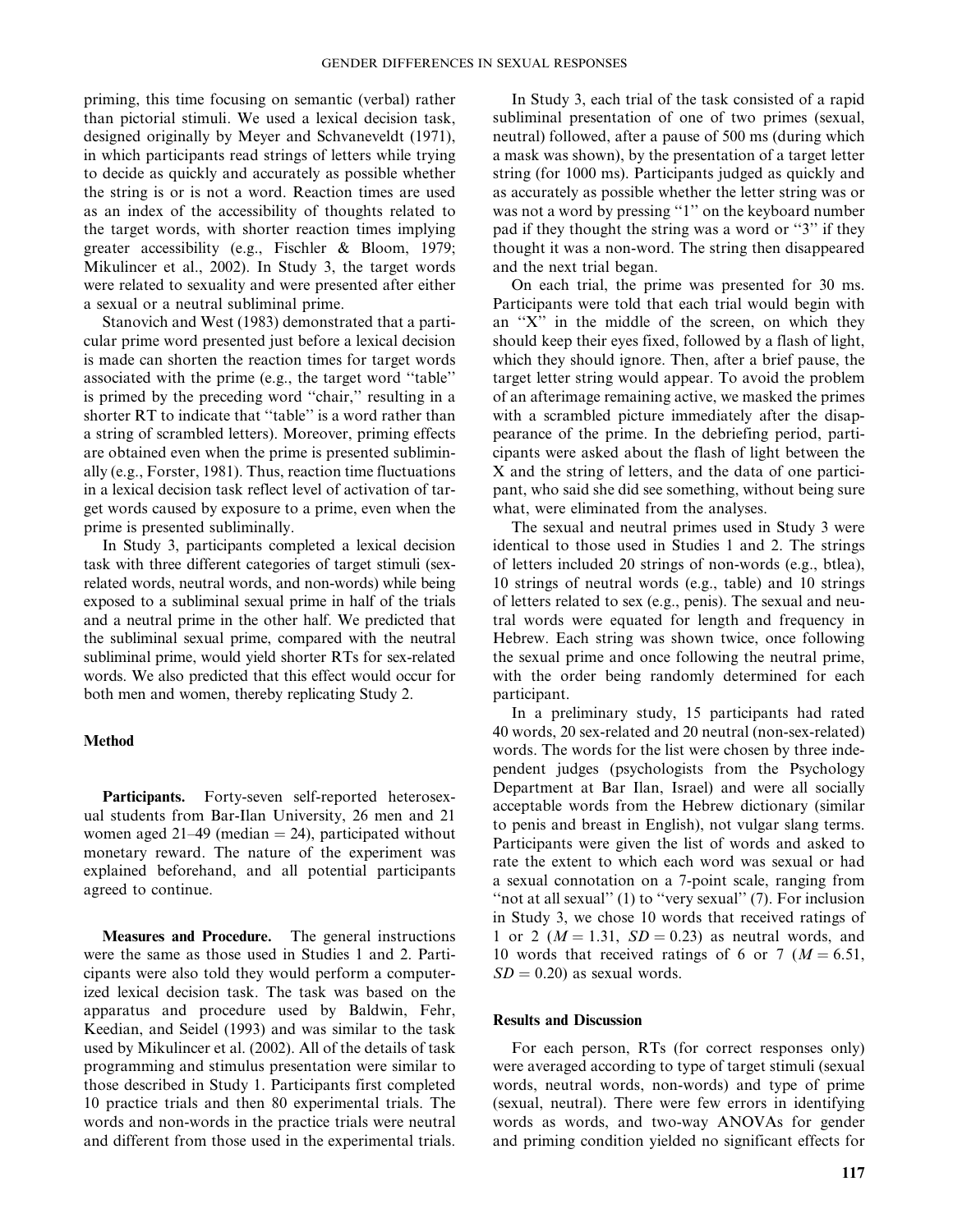the number of errors associated with the three types of target stimuli. Moreover, additional preliminary ANOVAs found no significant effects for gender or priming condition on RTs for neutral words and non-words.

To test our main predictions, we conducted a twoway ANOVA with gender and priming condition (sexual, neutral) as the factors and RTs for sexual words as the dependent variable. Priming condition was treated as a within-subject repeated factor. In this analysis, we entered RTs for neutral words and nonwords as covariates in order to control for non-specific individual variations in lexical decision latencies. This analysis yielded a significant main effect for priming condition,  $F(1, 43) = 6.40, p < .05, \eta^2 = .09$ . Supporting our predictions, a subliminal sexual prime led to shorter RTs for sexual words (covariate-adjusted  $M = 560.69$ ,  $SD = 67.55$ ) than a neutral prime (covariateadjusted  $M = 586.05$ ,  $SD = 78.42$ ). Neither the main effect of gender nor the two-way interaction between gender and priming condition were significant.

Overall, the findings of Study 3 were in line with Spiering et al.'s (2003) findings and the results of our Study 2. Consistent with our hypothesis, sexual priming heightened the cognitive accessibility of sex-related thoughts in a lexical decision task, and it did so equally for men and women. Interestingly, no significant main effect was found for gender, implying either that the overall gender differences observed in Study 2 were related to the modality of the task—pictorial identification—rather than the processing of sexual thoughts per se, or that by using formal, dictionary terms rather than less socially acceptable slang words we eliminated the gender difference in Study 3.

## General Discussion

In the three studies reported here, we examined automatic and controlled components of sexual reactions while testing hypotheses derived from Janssen et al.'s (2000) model and exploring gender differences and similarities. Overall, the findings fit with Janssen et al.'s model. Whereas subliminal exposure to sexual stimuli had significant effects on automatic cognitive processes— heightened availability of sex-related thoughts while performing cognitive tasks—such exposure failed to increase conscious reports of sexual arousal, which are conceptualized by Janssen et al. as being due, at least in part, to controlled cognitive processes.

Furthermore, as expected, the effects of sexual priming were different for men and women when explicit selfreports of sexual arousal were obtained in Study 1 but not when more implicit measures of sexual arousal were used in Studies 2 and 3 (i.e., picture categorization and lexical decisions). In Study 1, men and women differed in their conscious characterizations of their reactions to pictured opposite-sex nudes, with men saying they were sexually aroused by naked women whether or not they had received subliminal sexual priming, and women actually saying they were less aroused following subliminal sexual priming. In Studies 2 and 3, however, men and women displayed similar effects of subliminal exposure to pictures of opposite-sex nudes, suggesting that unconscious priming influences on picture-categorization and lexical decisions regarding sexual stimuli are similar in men and women.

The gender difference we observed in Study 1 is in line with previous findings indicating that men and women differ in their sex-related attitudes and beliefs (e.g., Baumeister, Catanese, & Vohs, 2001; Murnen & Stockton, 1997). It also fits with Laan and Everaerd's (1995) conclusion, based on an extensive literature review, that women's appraisal (i.e., positive or negative evaluation) of erotic stimuli explained more of the variance in consciously reported sexual arousal than the women's level of genital arousal, measured physiologically. Interestingly, however, men and women reported approximately the same level of conscious sexual arousal after being exposed to a neutral unconscious prime. So whatever the differences in attitudes and beliefs may be, they are not of a kind that affects simple conscious reactions to pictures of opposite-sex nudes.

We can think of three possible explanations for the negative effect of the subliminal sexual prime on women. One possibility is that men and women used our rating scales differently, with men exaggerating their arousal and women being more moderate in their ratings. Another possibility is that women's subliminal exposure to a naked man did arouse sexual reactions at a physiological (e.g., genital) level, but that these reactions were interpreted or labeled at the conscious level as uncomfortable. A third possibility is that sudden subliminal exposure to an image of an unfamiliar naked man registered unconsciously as a threat or a danger, which created a sense of discomfort that affected the women's ratings of the consciously visible pictures of men. The first two possibilities might be tested in future studies with genital-physiological or neuroimaging methods; the latter possibility might be tested with a lexical decision or Stroop task that contained threatrelated words that might be relevant to some sexual situations such as attack, danger, assault, or rape.

If the third interpretation is correct, women should exhibit heightened activation of threat-related words in a subliminal sexual prime condition, whereas men should not. And women who were exposed to neutral primes should show less activation of threat-related words than women exposed to a ''naked stranger.'' Similar studies have been done by social psychologists who study conscious and unconscious racism (e.g., Amodio et al., 2004). These days, it is common for American college students to be consciously liberal and ''politically correct'' in their reactions to minority group members. However,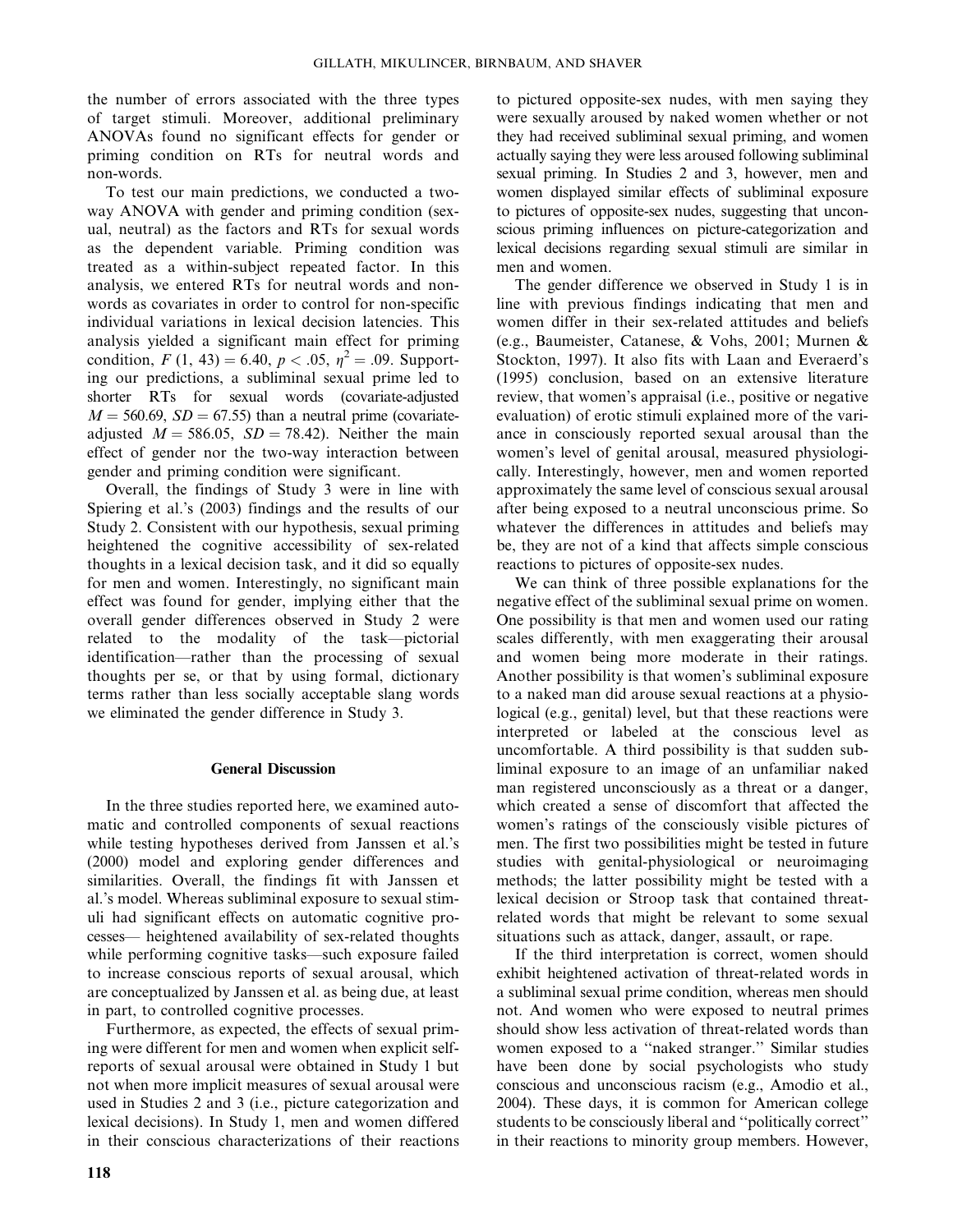less conscious and deliberate reactions, in the brain and in subtle forms of behavior, still indicate that many white students are threatened or made uncomfortable by encounters with, and pictures of, minority group members. The same kind of thing may be true for women and subliminal images of naked men.

The results of Studies 2 and 3—faster reaction times to sexual stimuli following exposure to a subliminal sexual prime on the part of both men and women are also subject to different possible interpretations. The facilitating effects of subliminal sexual priming on cognitive processing of sex-related stimuli can be interpreted as a consequence of evolutionary adaptation: Because sex is important for survival and genetic reproduction, more attention is automatically allocated to it when sexual signals or opportunities arise. It also seems likely, however, that at a purely cognitive level, naked pictures of members of the opposite sex suggest the category ''sex'' and associated concepts such as genitals, orgasm, and intercourse—words used in our Study 3. Since college-aged men and women know quite a bit about all of these concepts and have seen sexual pictures, magazines, and movies and have heard and read sexual stories, both factual and fictional, both men and women are likely to have well-established associative networks related to pictures of naked college-aged men and women. The same kinds of results might therefore have been obtained if subliminal pictures of automobiles were used as primes and processing of words such as windshield, gasoline, and tires was tested. The most pressing question is whether men's and women's associative networks might differ in ways we did not test—specifically, in the domain of sexual threats. It would not be surprising if women had more reasons than men to be threatened by certain kinds of sexual situations, or if they had different reasons than men, who might be more threatened by performance failures such as impotence and premature ejaculation.

The alternative interpretations of the findings of both Study 1 and the combination of Studies 2 and 3 should be evaluated in future studies. In those studies it might be useful to include individual assessments of each participant's threshold, including his or her threshold for perception following repeated exposures, rather than relying, as we did, on participants' self-reports of inability to see the briefly exposed stimuli. (See Janssen et al., 2000, and Spiering et al., 2003, for examples.) It might also be useful to learn more about participants' sexual experience. We did not measure the details of participants' sexual histories, so we could not be sure that differences in experience, between genders and between individuals within genders, had no effects.

In conclusion, there is a complex interplay between automatic and controlled processes activated by sexual stimuli and affecting sexual arousal. Gender appears to play a bigger role in the controlled processes than in the automatic processes studied here, perhaps because college-student men and women have similar semantic networks, at least regarding the fundamentals of human sexuality. We suspect that there are also likely to be gender differences in other sex-associated semantic networks, such as those representing concepts and thoughts related to sexual assault, pregnancy, and premature ejaculation, but this remains to be examined in future studies. Further research should identify more of the factors that affect the two levels of processing, automatic and controlled, and determine how they combine to explain human sexuality. Because our study participants were all young adult heterosexual Jewish college students living in Israel and having had previous sexual experience, it will also be important to see if the results generalize to other religious, ethnic, and cultural groups. Based on previous findings from Janssen et al. (2000), Spiering et al. (2003), and Schmitt and colleagues (e.g., Schmitt et al., 2004, 2005), we have no reason to doubt the cross-cultural generalizability of our main findings.

#### **Notes**

- $1$  The median age across all three studies for men was 25, and for women was 23.
- <sup>2</sup> We also conducted the analyses including block order as a betweensubjects factor, but it did not have anything close to a significant main or interactive effect, so we collapsed the data across that variable.

#### References

- Amodio, D. M., Harmon-Jones, E., Devine, P. G., Curtin, J. J., Hartley, S. L., & Covert, A. E. (2004). Neural signals for the detection of unintentional race bias. Psychological Science, 15, 88–93.
- Baldwin, M. W., Fehr, B., Keedian, E., Seidel, M., & Thompson, D. W. (1993). An exploration of the rational schemata underlying attachment styles: Self-report and lexical decision approaches. Personality and Social Psychology Bulletin, 19, 746–754.
- Bancroft, J. (1989). Human sexuality and its problems (2nd ed.). Edinburgh: Churchill Livingstone.
- Barlow, D. H. (1986). Causes of sexual dysfunction: The role of anxiety and cognitive interference. Journal of Consulting and Clinical Psychology, 2, 140–148.
- Barlow, D. H., Sakheim, D. K., & Beck, J. G. (1983). Anxiety increases sexual arousal. Journal of Abnormal Psychology, 92, 49-54.
- Basson, R. (2002). A model of women's sexual arousal. Journal of Sex and Marital Therapy, 28, 1–10.
- Baumeister, R. F., Catanese, K. R., & Vohs, K. D. (2001). Is there a gender difference in strength of sex drive? Theoretical views, conceptual distinctions, and a review of relevant evidence. Personality and Social Psychology Review, 5, 242–273.
- Byrne, D. (1977). The imagery of sex. In J. Money & H. Musaph (Eds.), Handbook of sexology. Amsterdam: Elsevier.
- Carmen P. M. B. (1992). Towards a multidimensional and multidirectional model of female sexual arousal. Canadian Journal of Human Sexuality, 1, 129–132.
- Cheesman, J. & Merikle, P. M. (1984). Priming with and without awareness. Perception and Psychophysics, 36, 387–395.
- Cheesman, J. & Merikle, P. M. (1986). Distinguishing conscious from unconscious perceptual processes. Canadian Journal of Psychology, 40, 343–367.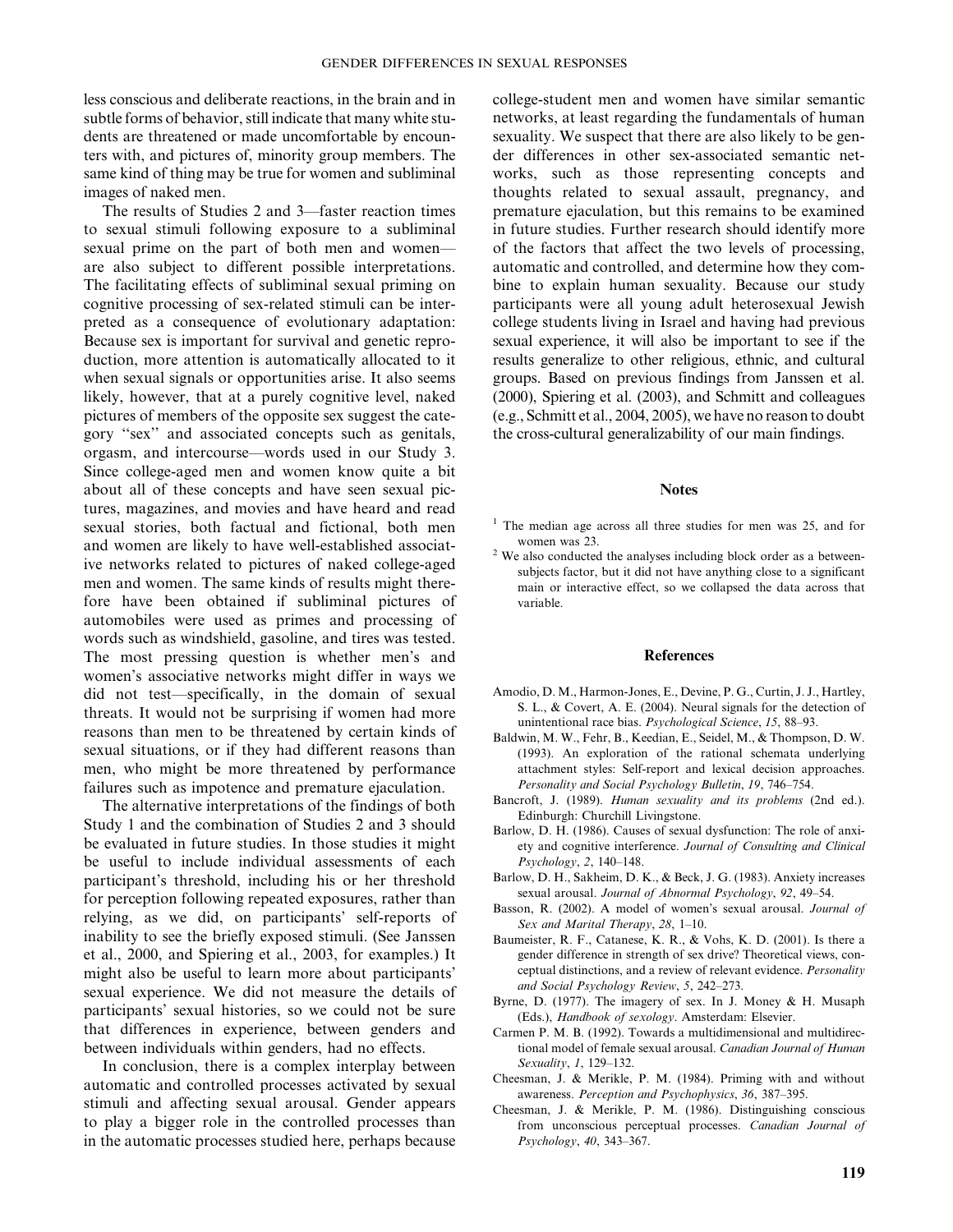- Cranston-Cuebas, M. A. & Barlow, D. H. (1990). Cognitive and affective contributions to sexual functioning. Annual Review of Sex Research, 1, 119–161.
- De Groot, A. M. & Nas, G. L. (1991). Lexical representation of cognates and noncognates in compound bilinguals. Journal of Memory and Language, 30, 90–123.
- Fischler, L. & Bloom, P. A. (1979). Automatic and attentional processes in the effects of sentence contexts on word recognition. Journal of Verbal Learning and Verbal Behavior, 18, 1–20.
- Forster, K. I. (1981). Priming and the effects of sentence and lexical contexts on naming time: evidence for autonomous lexical processing. Quarterly Journal of Experimental Psychology, 33, 465–495.
- Forster, K. I. & Davis, C. (1984). Repetition priming and frequency attenuation in lexical access. Journal of Experimental Psychology: Learning, Memory, and Cognition, 10, 680–698.
- Freud, S. (1935). Inhibitions, symptoms, and anxieties. Psychoanalytic Quarterly, 4, 616–625.
- Freud, S. (1949). Three essays on the theory of sexuality. Oxford, England: Liveright.
- Freud, S. (1950). Beyond the pleasure principle. Oxford, England: Liveright.
- Geer, J. H. & Janssen, E. (2000). The sexual response system. In J. T. Cacioppo, L. G. Tassinari, & G. Berntson (Eds.), Handbook of psychophysiology (pp. 315–341). New York: Cambridge University Press.
- Green, S. E. & Mosher, D. L. (1985). A causal model of sexual arousal to erotic fantasies. Journal of Sex Research, 21, 1–23.
- Heiman, J. R. & Rowland, D. L. (1983). Affective and physiological sexual patterns: The effects of instructions on sexually functional and dysfunctional men. Journal of Psychosomatic Research, 27, 105–116.
- Janssen, E. & Everaerd, W. (1993). Determinants of male sexual arousal. Annual Review of Sex Research, 4, 211–245.
- Janssen, E., Everaerd, W., Spiering, M., & Janssen, J. (2000). Automatic processes and the appraisal of sexual stimuli: Towards an information processing model of sexual arousal. Journal of Sex Research, 37, 8–23.
- Janssen, E., Everaerd, W., van Lunsen, H., & Oerlemans, S. (1994). Visual stimulation facilitates penile responses to vibration. Journal of Consulting and Clinical Psychology, 62, 1222–1228.
- Laan, E. & Everaerd, W. (1995). Determinants of female sexual arousal: Psychophysiological theory and data. Annual Review of Sex Research, 6, 32–76.
- Laan, E., Everaerd, W., Bellen, G. van, & Hanewald, G. (1994). Women's sexual and emotional responses to male and female produced erotica. Archives of Sexual Behavior, 23, 153–170.
- Meyer, D. E. & Schvaneveldt, R. W. (1971). Facilitation in recognizing pairs of words: Evidence of a dependence between retrieval operations. Journal of Experimental Psychology, 90, 227–234.
- Mikulincer, M. (1998). Attachment working models and the sense of trust: An exploration of interaction goals and affect regulation. Journal of Personality and Social Psychology, 74, 1209–1224.
- Mikulincer, M., Birnbaum, G., Woddis, D., & Nachmias, O. (2000). Stress and accessibility of proximity-related thoughts: Exploring the normative and intraindividual components of attachment theory. Journal of Personality and Social Psychology, 78, 509–523.
- Mikulincer, M., Gillath, O., & Shaver, P. R. (2002). Activation of the attachment system in adulthood: Threat-related primes increase the accessibility of mental representations of attachment figures. Journal of Personality and Social Psychology, 83, 881–895.
- Mosher, D. L., Barton-Henry, M., & Green, S. E. (1988). Subjective sexual arousal and involvement: Development of multiple indicators. Journal of Sex Research, 25, 412–425.
- Murnen, S. K. & Stockton, M. (1997). Gender and self-reported sexual arousal in response to sexual stimuli: A meta-analytic review. Sex Roles, 37, 135–153.
- Murphy, S. T. & Zajonc, R. B. (1993). Affect, cognition, and awareness: Affective priming with optimal and suboptimal stimulus exposures. Journal of Personality and Social Psychology, 64, 723–739.
- Palace, E. M. (1995). A cognitive-physiological process model of sexual arousal and response. Clinical Psychology: Science and Practice, 2, 370–384.
- Rosen, R. C. & Beck, J. G. (1988). Patterns of sexual arousal: Psychophysiological processes and clinical applications. New York: Guilford Press.
- Schmitt, D. P. (2004). The big-five related to risky sexual behavior across 10 world regions: Differential personality associations of sexual promiscuity and relationship infidelity. European Journal of Personality, 18, 301–319.
- Schmitt, D. P. (2005). Sociosexuality from Argentina to Zimbabwe: A 48-nation study of sex, culture, and strategies of human mating. Behavioral and Brain Sciences, 28, 247–311.
- Shaver, P. R., Hazan, C., & Bradshaw, D. (1988). Love as attachment: The integration of three behavioral systems. In R. J. Sternberg & M. Barnes (Eds.), The psychology of love (pp. 68–99). New Haven, CT: Yale University Press.
- Spiering, M., Everaerd, W., & Janssen, E. (2003). Priming the sexual system: Implicit versus explicit activation. Journal of Sex Research, 40, 134–145.
- Spiering, M., Everaerd, W., & Laan, E. (2004). Conscious processing of sexual information: Mechanisms of appraisal. Archives of Sexual Behavior, 4, 369–380.
- Stanovich, K. E. & West, R. F. (1983). On priming by a sentence context. Journal of Experimental Psychology: General, 112, 1–36.
- Wright, L. W. & Adams, H. E. (1999). The effects of stimuli that vary in erotic content on cognitive processes. Journal of Sex Research, 36, 145–151.